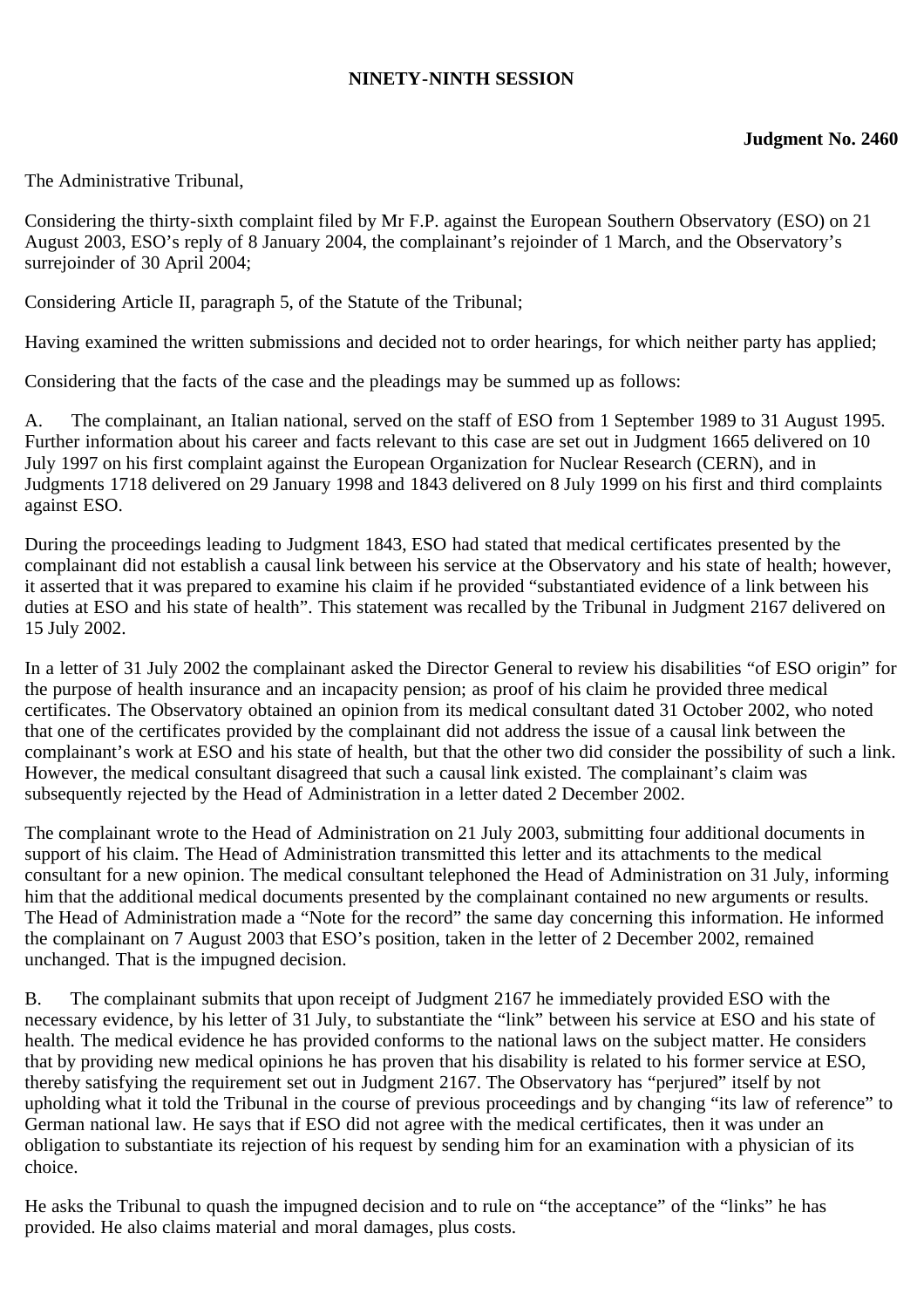C. The Observatory notes in its reply that the complainant did not file a complaint against the decision taken in the letter of 2 December 2002. It asks the Tribunal to consider the receivability of the complaint "ex officio".

It contends that the complainant has not provided sufficient proof of any causal link between his duties at ESO and his state of health. It submits that it "did not intend to decide on [the] complainant's requests on the basis of German law"; it referred to German law merely to illustrate the finding that the sort of medical claim made by the complainant affects all sectors of the population and that the conditions for recognising it as an occupational disease have not been met. The medical certificates provided by him are inconclusive. The Head of Administration was correct to base his decision in the note of 31 July 2003 on the verbal opinion of the medical consultant.

D. In his rejoinder the complainant reiterates that he has provided medical certificates, which refer to different national legislations, showing a "link" between his employment at ESO and his state of health. He submits that his complaint is receivable because no time limit was specified in either Judgment 1843 or Judgment 2167 as to when he must provide this proof. Furthermore, he says that the letter of 2 December 2002 did not constitute a final decision, because, among other reasons, it did not come on behalf of the Director General and there was also "a socalled status" of stay of proceedings between that date and 21 July 2003.

He accuses ESO of acting in bad faith and says that the decision taken in the note of 31 July 2003 was based on hearsay. He asserts that the Observatory's reply is devoid of merit. The complainant argues that ESO and its legal counsel are not competent to judge the medical opinions that he has submitted. He offers to undergo medical examinations by physicians chosen by the Tribunal, should it decide that more medical information is necessary to rule on the dispute.

E. In its surrejoinder ESO reiterates that the complainant's letter of 21 July 2003 did not provide any new or substantiated evidence of a causal link between his duties at the Observatory and his present state of health; consequently ESO was not obligated, according to the statement it made during the proceedings leading to Judgment 1843, to examine the complainant's entitlements.

It points out that its relationship to staff is governed exclusively by its Staff Rules and Regulations; it objects to any reference to national law and says that it "sees little value" in "legal opinions" given by members of the medical profession. Furthermore, it observes that the national legislation cited by one of the physicians came into effect the year after the complainant's employment with ESO had ended. Even if German law were to be relevant to this case, it submits that none of the certificates presented by the complainant provides any new fact likely to change ESO's position.

## CONSIDERATIONS

1. The complainant impugns a decision dated 7 August 2003 from the Head of Administration rejecting his claim of 21 July 2003 on the grounds that the Observatory had not found that the additional certificates submitted by him contained new facts. He contends that this decision is not in observance of Judgment 2167 (delivered on 15 July 2002) in which, he submits, the Tribunal noted that the Observatory had asserted that, should he be able to provide substantial evidence – such as a new medical opinion concerning his disease and the results of further medical examinations – establishing a link between his state of health and his duties, it would be willing to examine very carefully any claims that might arise from it. This requires an examination of previous judgments on cases brought by the same complainant.

2. It is clear for the Tribunal that the complainant's reference does not come directly from Judgment 2167 but from Judgment 1843, under 16, where the Tribunal, in dismissing the complainant's claim, decided to "place on record that the ESO stated when the claim was first made, and reiterated in its reply, that it is prepared to examine the complainant's claim if he provides substantiated evidence of a link between his duties at ESO and his state of health".

The burden of proof was clearly on the complainant, because he had failed to undergo the compulsory medical examination before his last day of work in 1995. According to Article R II 4.20(b) of the Staff Regulations it is established that "[f]ailure to be examined shall disqualify a member of the personnel from any compensation in connection with injuries sustained or illness contracted as a result of or in connection with his period of service" (as quoted in Judgment 1843, under 2).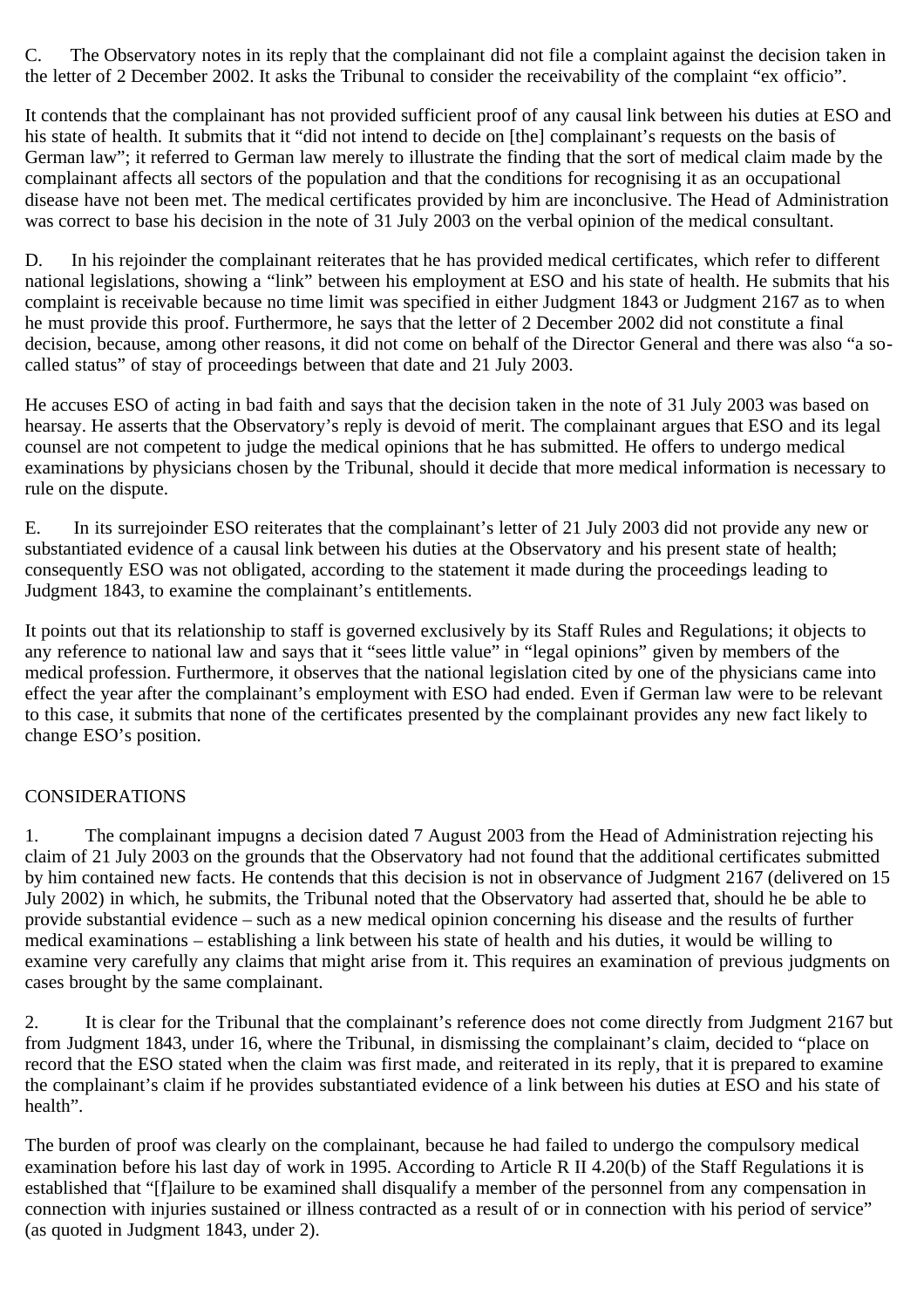Furthermore, Judgment 1843 also established that, since the complainant was a former member of staff, the applicable Staff Regulations did not provide for the appointment of a Rehabilitation Board. The complaint was dismissed on all counts, with the sole caveat having been introduced by the Tribunal under 16, referred to above.

3. It is to be noted, as a matter of record, that Judgment 1665 stated that the Observatory did convene a Rehabilitation Board in 1995, when the complainant was still in service, which concluded that his condition "cannot be classified as either occupational or professional" (see under 4). Later on, the Pension Fund of CERN, in which the ESO staff are participants, accorded him an "unsuitability pension" of 485 Swiss francs a month as from September 1995; in 1996, the Governing Board of the Fund decided to grant him instead "*ex gratia* benefits equal to a partial incapacity pension of 40% retroactive from 1 September 1995", amounting to 2,178.75 francs a month in 1996 (see under 5). Furthermore, when the complainant was recruited in 1989 he was already suffering from innate myopia and a medical examination conducted in 1994 determined that "[i]t [was] certainly not working at the screen that caused [his] injury".

The Tribunal also determined that his contract had come to a natural end, that he had not been dismissed or reclassified because of "medically confirmed incapacity", and that he did not appeal against that decision. In Judgment 1665, under 10, the Tribunal found that "[i]t [was] therefore no longer open to him to plead that he was dismissed because of his disability […]. So any claim he found[ed] on such a plea must fail."

4. For the record, all claims of the complainant have so far been dismissed by the Tribunal in Judgments 1665, 1718, 1843, 1844, 1845, 1948, 2001 and 2167.

5. Of all these precedents, most relevant for the instant case is Judgment 2167, where the Tribunal, considering the complainant's 23rd complaint, was satisfied that the caveat it had noted in consideration 16 of Judgment 1843 had been fulfilled, namely by the letter of the organisation mentioned in consideration 2 of Judgment 2167.

Considering the complainant's 24th complaint the Tribunal rejected the complainant's claim "that the organisation resubmit his case to the Rehabilitation Board" as well as his argument that the organisation was wrong when it said that it "would not reopen any internal procedure in connection with his case" after having rejected his further requests for review (see Judgment 2167, under 3).

In the same vein, the same judgment under 4 stated that the complainant's 25th complaint reiterated matters that "have already been examined and duly answered by the Tribunal" and it was therefore dismissed under the principle of *res judicata*. The complainant's 33rd complaint was likewise dismissed under *res judicata*.

6. The impugned decision in the present case is a letter dated 7 August 2003 from the Observatory to the complainant which states:

"We acknowledge receipt of your letter [dated] 21 July 2003. The arguments you give do not in our opinion bring forward any new facts but largely correspond to those of your letter [dated] 31 July 2002, to which we have already replied in detail.

For this reason, our point of view as expressed in our letter [dated] 2 December 2002 remains unchanged."

It is clear for the Tribunal that this 36th complaint is practically a reiteration of the claims and arguments put forward in the case which led to Judgment 1843, by which the Tribunal dismissed the complainant's third complaint, where the organisation had made the same assertion later noted again in Judgment 2167. Also, the complainant once again raises matters that have already been dealt with in Judgments 1665 and 1948.

Furthermore, the impugned decision merely reiterated what had already been decided by the Observatory on 2 December 2002, that is the rejection of the complainant's claim of 31 July 2002.

It is the Observatory's contention that the complainant's claim of 21 July 2003 is essentially the same as his claim of 31 July 2002, and it further expects the Tribunal to examine the receivability of the complaint on its own motion.

7. Since so many repeated claims with only slight variations in evidentiary documentation have already been ruled on, the Tribunal finds that *res judicata* applies.